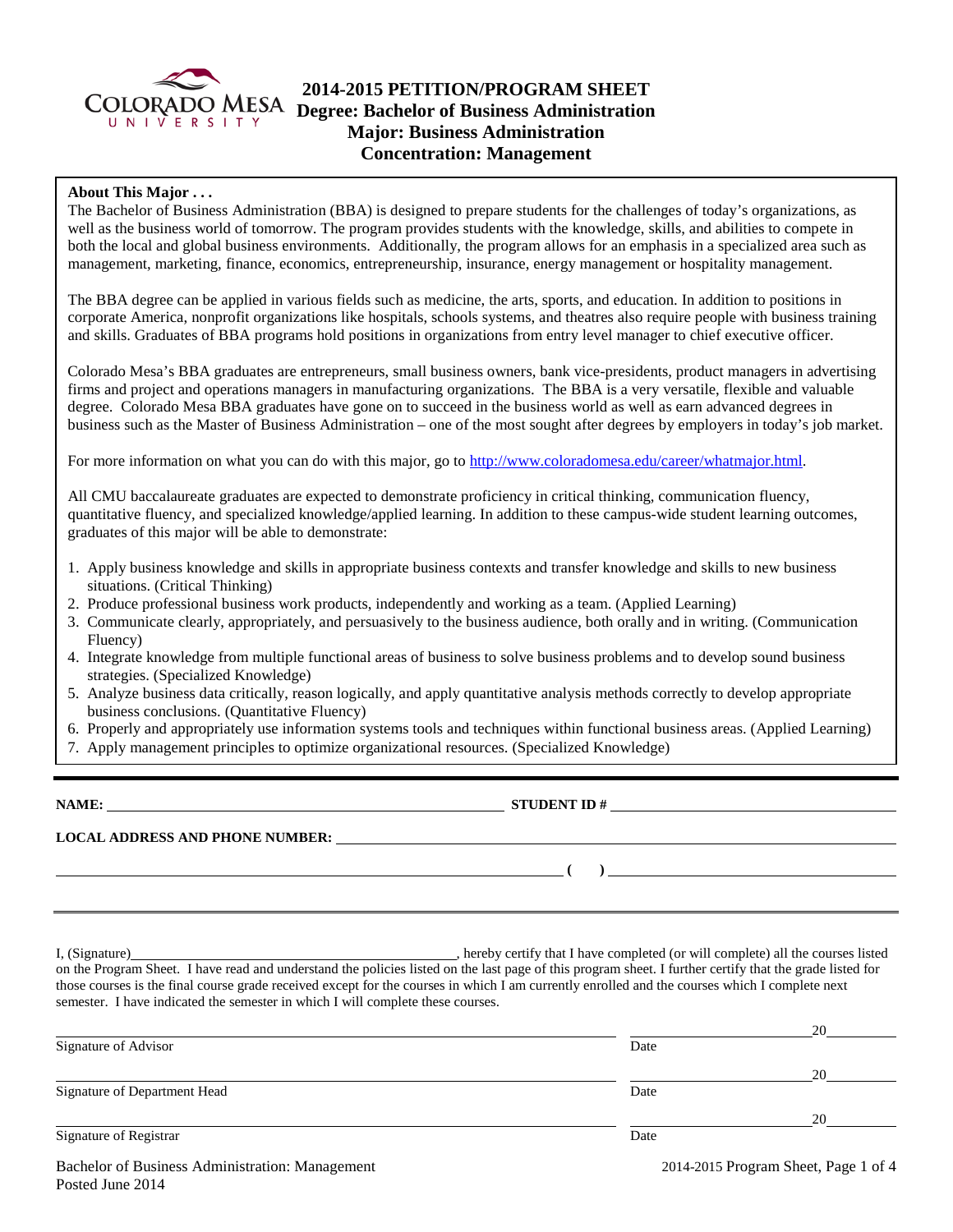#### **Students should work closely with a faculty advisor when selecting and scheduling courses prior to registration.**

Degree Requirements:

- 120 semester hours total (Students must complete a minimum of 30 of the last 60 hours of credit at CMU, with at least 15 semester hours in major discipline courses numbered 300 or higher).
- 40 upper division credits (A minimum of 15 taken at the 300-400 course levels within the major at CMU).
- 2.00 cumulative GPA or higher in all CMU coursework
- 2.00 cumulative GPA or higher in coursework toward the major content area
- Pre-collegiate courses (usually numbered below 100) cannot be used for graduation.
- A student must follow the CMU graduation requirements either from 1) the program sheet for the major in effect at the time the student officially declares a major; or 2) a program sheet for the major approved for a year subsequent to the year during which the student officially declares the major and is approved for the student by the department head. Because a program may have requirements specific to the degree, the student should check with the faculty advisor for additional criteria. It is the student's responsibility to be aware of, and follow, all requirements for the degree being pursued. Any exceptions or substitutions must be approved by the student's faculty advisor and Department Head.
- When filling out the program sheet a course can be used only once.
- See the "Undergraduate Graduation Requirements" in the catalog for additional graduation information.

**GENERAL EDUCATION REQUIREMENTS** (31 semester hours) See the current catalog for a list of courses that fulfill the requirements below. If a course is on the general education list of options and a requirement for your major, you must use it to fulfill the major requirement and make a different selection within the general education requirement.

| Course No Title                                                             |   | Sem.hrs Grade Term/Trns |
|-----------------------------------------------------------------------------|---|-------------------------|
| <b>English</b> (6 semester hours, must receive a grade of "C" or better and |   |                         |
| must be completed by the time the student has 60 semester hours.)           |   |                         |
| <b>ENGL 111 English Composition</b>                                         |   |                         |
| <b>ENGL 112 English Composition</b>                                         | 3 |                         |
|                                                                             |   |                         |

**Math:** (3 semester hours, must receive a grade of "C" or better, must be completed by the time the student has 60 semester hours.) MATH 113 College Algebra 4\* \*3 credits apply to the General Ed requirements and 1 credit applies to elective credit

\_\_\_\_\_\_ \_\_\_\_ \_\_\_\_\_\_\_\_\_\_\_\_\_\_\_\_\_\_\_\_\_\_\_\_ \_\_\_\_ \_\_\_\_\_ \_\_\_\_\_\_\_\_

|  | <b>Humanities</b> (3 semester hours) |  |  |  |
|--|--------------------------------------|--|--|--|
|--|--------------------------------------|--|--|--|

**Social and Behavioral Sciences** (6 semester hours) ECON 201 Principles of Macroeconomics 3 ECON 202 Principles of Microeconomics 3 **Natural Sciences** (7 semester hours, one course must include a lab) \_\_\_\_\_\_ \_\_\_\_ \_\_\_\_\_\_\_\_\_\_\_\_\_\_\_\_\_\_\_\_\_\_\_\_ \_\_\_\_ \_\_\_\_\_ \_\_\_\_\_\_\_\_

\_\_\_\_\_\_ \_\_\_\_ \_\_\_\_\_\_\_\_\_\_\_\_\_\_\_\_\_\_\_\_\_\_\_\_ \_\_\_\_ \_\_\_\_\_ \_\_\_\_\_\_\_\_

\_\_\_\_\_\_ \_\_\_\_ \_\_\_\_\_\_\_\_\_\_\_\_\_\_\_\_\_\_\_\_\_\_\_\_ \_\_\_\_ \_\_\_\_\_ \_\_\_\_\_\_\_\_

**History** (3 semester hours) HIST \_\_\_\_ \_\_\_\_\_\_\_\_\_\_\_\_\_\_\_\_\_\_\_\_\_\_\_\_ \_\_\_\_ \_\_\_\_\_ \_\_\_\_\_\_\_\_

**Fine Arts** (3 semester hours)

Course No Title Sem.hrs Grade Term/Trns

| <b>OTHER LOWER DIVISION REQUIREMENTS (6 semester hours)</b> |  |
|-------------------------------------------------------------|--|
| $\mathbf{V}$ inosiology (2 samastar hours)                  |  |

|          | <b>INIIICSIUIUEV</b> (3 SCHICSICI HUULS) |  |
|----------|------------------------------------------|--|
| KINE 100 | Health and Wellness                      |  |
| KINA     |                                          |  |
| K IN A   |                                          |  |

**Applied Studies** (3 semester hours)

**FOUNDATION COURSES** (17 semester hours) These courses, plus ECON 201 & 202 and Gen Ed English & Math requirements must be completed within the student's first 60 hours.

\_\_\_\_\_\_ \_\_\_\_ \_\_\_\_\_\_\_\_\_\_\_\_\_\_\_\_\_\_\_\_\_\_\_\_ \_\_\_\_ \_\_\_\_\_ \_\_\_\_\_\_\_\_

|                 | completed within the student s first of notifs. |    |  |
|-----------------|-------------------------------------------------|----|--|
| ACCT 201        | Principles of Financial Acctg                   | -3 |  |
| ACCT 202        | Principles of Managerial Acctg 3                |    |  |
| <b>BUGB 105</b> | Freshman Business Seminar                       |    |  |
| <b>BUGB 211</b> | <b>Business Communications</b>                  |    |  |
| <b>CISB 101</b> | Business Inform. Technology                     |    |  |
|                 | or CISB 205 Advanced Business Software          | 3  |  |
| CISB 241        | Intro to Business Analysis                      |    |  |
|                 | or STAT 200 Probability and Statistics          | 3  |  |
|                 |                                                 |    |  |

#### **BACHELOR OF BUSINESS ADMINISTRATION: MANAGEMENT CONCENTRATION** (63 semester hours)

#### **Business Administration Core** (33 semester hours)

| <b>BUGB 401</b><br><b>International Business</b><br><b>CISB 210</b><br><b>Fundamentals of Info Systems</b><br>3<br><b>FINA 301</b><br>Managerial Finance<br><b>MANG 201</b><br>Principles of Management<br><b>MANG 301</b><br>Organizational Behavior<br>3<br><b>MANG 371</b><br>Human Resource Management<br>-3<br><b>MANG471</b><br><b>Operations Management</b><br><b>MANG 491</b><br><b>Business Strategy</b><br>Principles of Marketing<br><b>MARK 231</b><br><b>Quantitative Decision Making</b><br><b>CISB 341</b><br>3<br>or MANG 341 Quantitative Decision Making 3<br>or MARK 350 Marketing Research<br>٦ | <b>BUGB 349</b> | Legal Environment of Business 3 |  |  |
|---------------------------------------------------------------------------------------------------------------------------------------------------------------------------------------------------------------------------------------------------------------------------------------------------------------------------------------------------------------------------------------------------------------------------------------------------------------------------------------------------------------------------------------------------------------------------------------------------------------------|-----------------|---------------------------------|--|--|
|                                                                                                                                                                                                                                                                                                                                                                                                                                                                                                                                                                                                                     |                 |                                 |  |  |
|                                                                                                                                                                                                                                                                                                                                                                                                                                                                                                                                                                                                                     |                 |                                 |  |  |
|                                                                                                                                                                                                                                                                                                                                                                                                                                                                                                                                                                                                                     |                 |                                 |  |  |
|                                                                                                                                                                                                                                                                                                                                                                                                                                                                                                                                                                                                                     |                 |                                 |  |  |
|                                                                                                                                                                                                                                                                                                                                                                                                                                                                                                                                                                                                                     |                 |                                 |  |  |
|                                                                                                                                                                                                                                                                                                                                                                                                                                                                                                                                                                                                                     |                 |                                 |  |  |
|                                                                                                                                                                                                                                                                                                                                                                                                                                                                                                                                                                                                                     |                 |                                 |  |  |
|                                                                                                                                                                                                                                                                                                                                                                                                                                                                                                                                                                                                                     |                 |                                 |  |  |
|                                                                                                                                                                                                                                                                                                                                                                                                                                                                                                                                                                                                                     |                 |                                 |  |  |
|                                                                                                                                                                                                                                                                                                                                                                                                                                                                                                                                                                                                                     |                 |                                 |  |  |
|                                                                                                                                                                                                                                                                                                                                                                                                                                                                                                                                                                                                                     |                 |                                 |  |  |
|                                                                                                                                                                                                                                                                                                                                                                                                                                                                                                                                                                                                                     |                 |                                 |  |  |

**Management Concentration Courses** (30 semester hours)

|                 | <b>Management Nucleus</b> (15 semester hours)                    |   |  |
|-----------------|------------------------------------------------------------------|---|--|
| <b>MANG 300</b> | <b>Small Business Management</b>                                 | 3 |  |
| <b>MANG 372</b> | <b>Employee Assessment</b>                                       |   |  |
|                 | MANG 450 Entrepreneurship                                        |   |  |
|                 | Select 6 hours (two courses) from the list at the top of page 3. |   |  |
|                 |                                                                  |   |  |

\_\_\_\_\_\_ \_\_\_\_ \_\_\_\_\_\_\_\_\_\_\_\_\_\_\_\_\_\_\_\_\_\_\_\_ 3 \_\_\_\_\_ \_\_\_\_\_\_\_\_ **Concentration Electives** (15 semester hours\*\*) In consultation with a Business Advisor, choose 15 hours that complement the nucleus or choose a nucleus of a second concentration. At least 1 hour must be upper division.

| <b>Electives</b> (3 semester hours <sup>**</sup> of college level courses appearing on |                                                                           |  |  |  |  |  |
|----------------------------------------------------------------------------------------|---------------------------------------------------------------------------|--|--|--|--|--|
|                                                                                        | final transcript, not listed above to bring total semester hours to 120.) |  |  |  |  |  |

| *MATH 113 College Algebra |  |  |
|---------------------------|--|--|
|                           |  |  |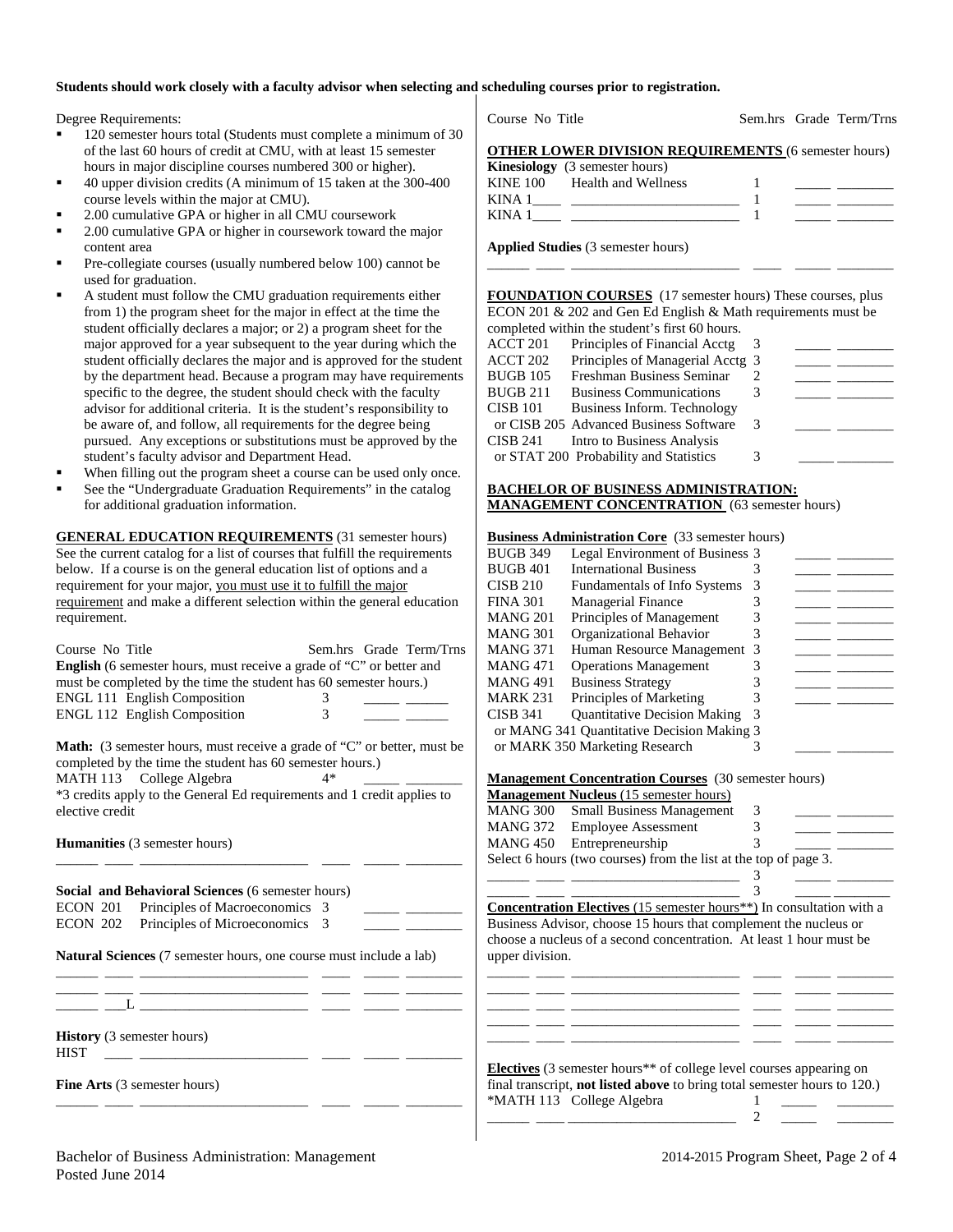\*\*At least one hour in Concentration Electives or in General Electives must be upper division. **Management Nucleus Electives:** Select 6 hours (two courses) from the following;

ACCT 311 Advanced Managerial Accounting BUGB 340 Applied Financial Management BUGB 440 Business Ethics CISB 305 Solving Problems Using Spreadsheets CISB 306 Solving Problems Using Databases

CISB 470 Management of Information Systems FINA 310 Risk Management MANG 373 Leadership MANG 410 Effective Workplace Communication

**Special requirements:** To be admitted to the Bachelor of Business Administration program, certain prerequisites must be satisfied. Please see the Business department head for complete requirements and application form. All degree requirements must be completed as described above. Any exceptions or substitutions must be recommended in advance by the faculty advisor and/or approved by the Department Head. Students are required to participate in exit examinations or other programs deemed necessary to comply with the college accountability requirement.

# **SUGGESTED COURSE SEQUENCING FOR BBA, CONCENTRATION IN MANAGEMENT**

|                                    |                                        | <b>FRESHMAN YEAR</b> |                        |                                            |                |
|------------------------------------|----------------------------------------|----------------------|------------------------|--------------------------------------------|----------------|
| <b>Fall Semester</b>               |                                        | <b>Hours</b>         | <b>Spring Semester</b> |                                            | <b>Hours</b>   |
| <b>BUGB 105</b>                    | Freshman Business Seminar              | ∠                    | <b>ENGL 112</b>        | <b>English Composition</b>                 | 3              |
| ENGL 111                           | <b>English Composition</b>             | 3                    | <b>CISB 241</b>        | Intro to Business Analysis                 |                |
| <b>CISB 101</b>                    | <b>Business Information Technology</b> |                      | or STAT 200            | Probability and Statistics                 | 3              |
| or CISB 205                        | <b>Advanced Business Software</b>      |                      | CISE 210               | Fundamentals of Information Technology 3   |                |
| <b>MATH 113</b>                    | College Algebra                        | 4                    |                        | General Education Natural Science with Lab | $\overline{4}$ |
| <b>General Education Fine Arts</b> |                                        | 3                    | <b>KINE 100</b>        | <b>Health and Wellness</b>                 |                |
| <b>KINA</b> Activity               |                                        |                      | <b>KINA</b> Activity   |                                            |                |
|                                    |                                        | 16                   |                        |                                            | 15             |

|                                  |                                    | <b>SOPHOMORE YEAR</b> |                                     |                                          |              |  |
|----------------------------------|------------------------------------|-----------------------|-------------------------------------|------------------------------------------|--------------|--|
| <b>Fall Semester</b>             |                                    | <b>Hours</b>          | <b>Spring Semester</b>              |                                          | <b>Hours</b> |  |
| ACCT 201                         | Principles of Financial Accounting |                       | ACCT 202                            | Principles of Managerial Accounting      |              |  |
| ECON 201                         | Principles of Macroeconomics       |                       | ECON 202                            | Principles of Microeconomics             | 3            |  |
| <b>BUGB 211</b>                  | <b>Business Communications</b>     |                       | <b>MANG 201</b>                     | Principles of Management                 |              |  |
| <b>MARK 231</b>                  | Principles of Marketing            |                       |                                     | <b>General Education Applied Studies</b> |              |  |
| <b>General Education History</b> |                                    |                       | <b>General Education Humanities</b> |                                          |              |  |
|                                  |                                    |                       |                                     |                                          | 15           |  |

|                                          |                                          | <b>JUNIOR YEAR</b> |                        |                                              |              |
|------------------------------------------|------------------------------------------|--------------------|------------------------|----------------------------------------------|--------------|
| <b>Fall Semester</b>                     |                                          | <b>Hours</b>       | <b>Spring Semester</b> |                                              | <b>Hours</b> |
| <b>BUGB 349</b>                          | Legal Environment of Business            |                    | <b>MANG 371</b>        | Human Resource Management                    |              |
| MANG 300                                 | <b>Small Business Management</b>         |                    | <b>FINA 301</b>        | <b>Managerial Finance</b>                    | 3            |
| <b>CISB 341</b>                          | <b>Quantitative Decision Making</b>      |                    | <b>MANG 301</b>        | Organizational Behavior                      | 3            |
|                                          | or MANG 341 Quantitative Decision Making |                    |                        | Upper Division Business Elective (2 courses) | 6            |
|                                          | or MARK 350 Marketing Research           |                    |                        |                                              | 15           |
| <b>Upper Division Business Elective</b>  |                                          |                    |                        |                                              |              |
| <b>General Education Natural Science</b> |                                          |                    |                        |                                              |              |
|                                          |                                          |                    |                        |                                              |              |

|                                     |                               |              | <b>SENIOR YEAR</b>                        |              |  |
|-------------------------------------|-------------------------------|--------------|-------------------------------------------|--------------|--|
| <b>Fall Semester</b>                |                               | <b>Hours</b> | <b>Spring Semester</b>                    | <b>Hours</b> |  |
| <b>MANG 471</b>                     | <b>Operations Management</b>  |              | <b>MANG 491</b><br><b>Business Policy</b> |              |  |
| MANG 372                            | <b>Employee Assessment</b>    |              | <b>MANG 450</b><br>Entrepreneurship       | $\mathbf{R}$ |  |
| <b>BUGB 401</b>                     | <b>International Business</b> |              | Concentration Electives (2 courses)       | 6            |  |
| Concentration Electives (2 courses) |                               | $\sigma$     | Elective                                  | 2            |  |
|                                     |                               | 15           |                                           | 14           |  |